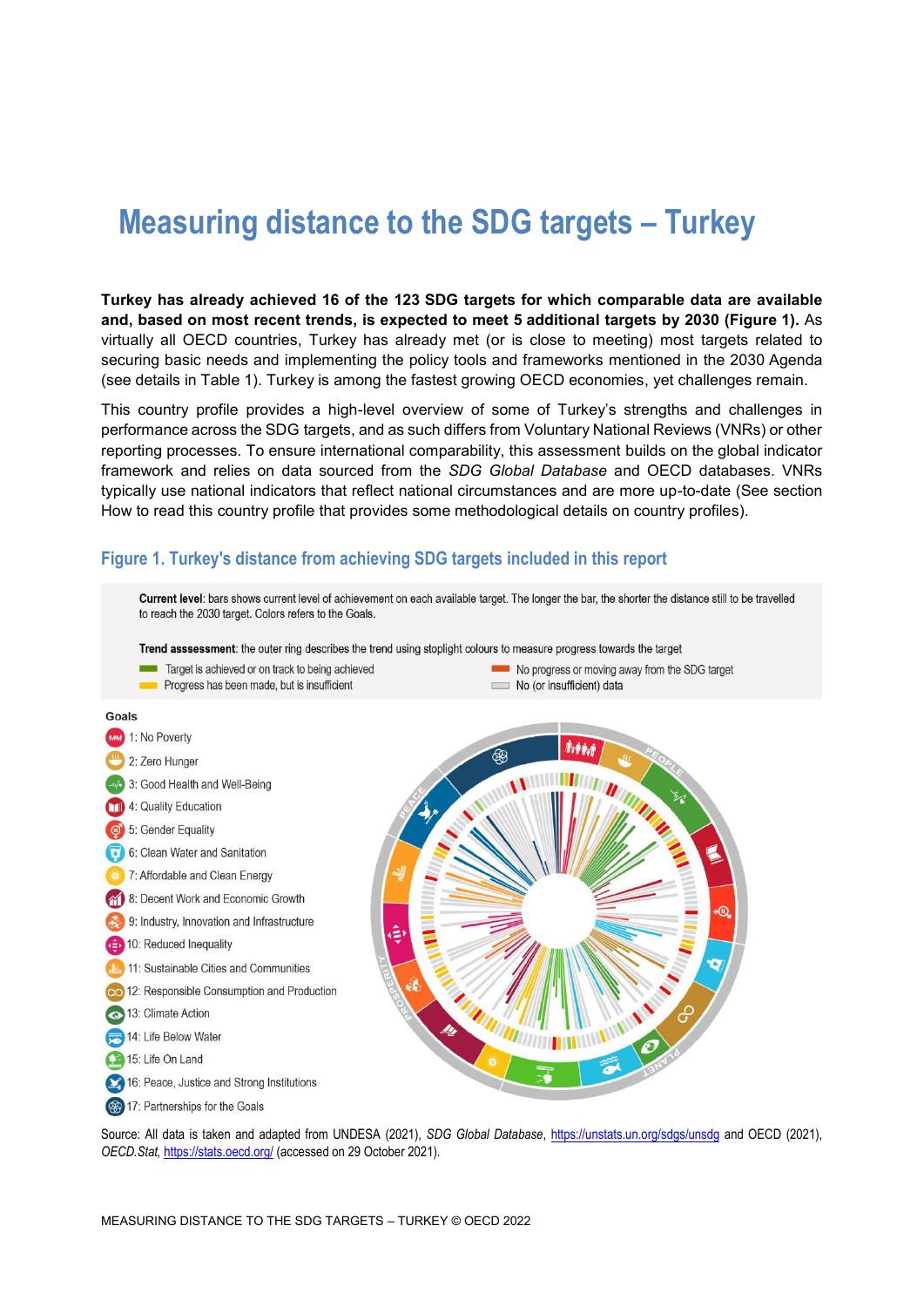# **Main strengths**

**Turkey is among the fastest growing OECD economies.** On average, over the past 15 years, GDP per capita increased by more than 3% (Target 8.1) while productivity grew by almost 2.7% a year. Turkey is also one of the biggest providers of Official Development Assistance (USD 8 billion, representing 1.12% of GNI), ranking second behind Sweden (Target 17.2), most of it allocated to humanitarian assistance to the Middle East. Yet, the high cost of sending migrants' remittances limits their full potential (Target 10.c).

**Over the past few years, Turkey has strengthened its institutional framework to address environmental challenges.** Turkey performs relatively well on few targets, i.e. 14.b on access rights for small-scale fisheries, 15.2 on sustainable use of forests and 15.9 on integrating ecosystems and biodiversity values into national and local planning. Turkey also appears close to meeting Targets on education for sustainable development (4.7, 12.8 and 13.3). Yet, Turkey scores below the OECD average on some policy indicators such as Targets 14.4 on overfishing and IUU fishing, 14.6 on harmful subsidies to fisheries, 15.6 on benefit-sharing from genetic resources and 6.5 on water resources management. On energy (Goal 7), Turkey has met Target 7.1 on access to energy and is close to meeting Target 7.3 on energy efficiency, thanks to relatively low energy intensity.

# **Main challenges**

**Benefits of economic growth have not been evenly distributed.** Average earnings of employees (USD PPP 8 per hour in 2014) are half the OECD average and unemployment rate is high (13% in 2020). Also, low social protection coverage (Target 1.3) and limited redistribution trough taxes and transfers (Target 10.4) result in low pro-poor growth (Target 10.1) and high poverty (Targets 1.2 and 10.2). Addressing unequal opportunities for minorities, youth and women will require further efforts. Turkey only partially meets the requirements to facilitate orderly, safe, regular and responsible migration (Target 10.7) and 35% of the Turkish population do not believe that the country is a good place to live for ethnic and racial minorities (Target 10.3). Turkey had among the highest NEET rate in the OECD in 2019, with 29% of youth (aged 15-29 years) not in education, employment or training (Target 8.6). Tackling gender inequality is also among Turkey's main challenges. One in ten ever-partnered women experienced violence by a current or former partner (Target 5.2) and while data are lacking to monitor the legal frameworks toward gender equality (Target 5.1), Turkey lacks a legal framework to protect women and girls from female genital mutilation (Target 5.3). Women bear the lion share of unpaid care and housework (Target 5.4) and they are under-represented in both the public and economic spheres (Target 5.5)

**Turkey is far from targets relating to human capital.** Education outcomes are low. The year before primary school, one in four children is not enrolled in early childhood education and care (Target 4.2). Only 63% of 15-year-olds achieved PISA level 2 in mathematics in 2018 (Target 4.1) and differences in socioeconomic background, gender, immigration status and location contribute to large disparities in education outcomes (Target 4.5). Nearly half of the working age population (aged 16-65 years) lack a basic proficiency in numeracy and literacy (Target 4.6) while the participation rate (among population aged 25- 64 years) in lifelong learning was only 21% in 2016 (Target 4.3). Turkey also underperforms OECD countries on ICT skills of young people and adults (Target 4.4). In addition, behavioural risk factors are a challenge to people's health (Target 2.2 on malnutrition and Target 3.a on tobacco consumption).

**As a rapidly growing economy, Turkey faces a range of environmental pressures, such as scarcity and low quality of water and increasing air pollution.** Turkey appears to be scoring below the OECD on most targets underpinning Goal 6 on water and sanitation. This may be due to several factors including overuse (Target 6.4), limited integrated management of water resources (Target 6.5), discharge of untreated wastewater and insufficient wastewater treatment facilities (Targets 6.2 and 6.3) and diffuse pollution. Air quality is another major concern, with population exposure to fine particulate matter higher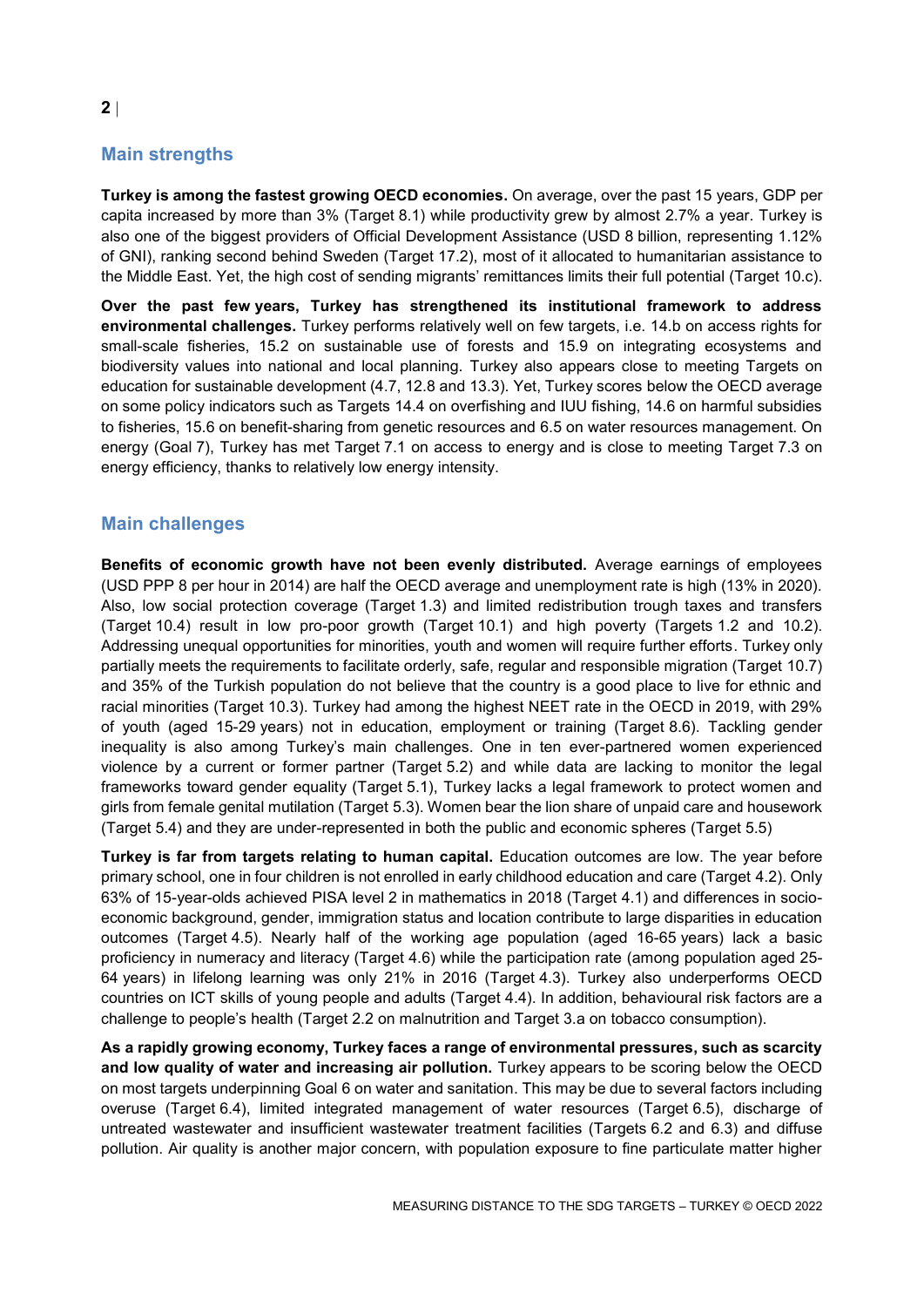than both the OECD average and WHO guidelines (Targets 11.6 and 12.5). When it comes to protecting biodiversity, available data suggest that terrestrial and marine protected areas remain significantly lower than global targets, notably when it comes to protecting areas that are considered to be key for biodiversity (Targets 14.5, 15.1, 15.4).

**Turkey is also far from meeting some targets of the Peace category (Goal 16).** Four in ten people do not feel safe when walking alone at night in the city or area where they live (Target 16.1). On rule of law (Target 16.3), data shows that un-sentenced detention is high (30% of prisoners were still waiting a judgement in 2018) and according to perception-based measures, 63% of citizens do not trust the judicial system (Target 16.6). On inclusive decision-making (Target 16.7), the central government workforce is not very diverse in terms of gender and age. Turkey is also at a large distance to Target 16.a, with low compliance of independent National Human Rights Institutions (NHRIs) with the Paris Principles.

#### **Statistical gaps**

**Like in many other OECD countries, data availability remains a challenge when measuring distances to targets** (see the Overview chapter for details). For Turkey, available data on the level of the different indicators allow covering 123 of the 169 targets. As shown in [Figure](#page-3-1) 2 below, indicator coverage is uneven across the 17 goals. While six goals (within the People, Planet and Prosperity categories) have most of their targets covered (the indicator coverage exceeds 80%), coverage is lower for Goals 11 on cities and 14 on life below water, with only half of their targets covered. Data gaps become starker when focusing on performance indicators, excluding those providing contextual information. In this case, target coverage exceeds 80% for only three Goals, i.e. Goals 3 on health, 4 on education and 10 on inequalities. Moreover, for seven goals, mostly within the Planet category (Goals 12, 13, 14 and 15) but also in Goals 5 on gender equality, 11 on cities and 17 on partnerships, the data are lacking to monitor changes over time for more than two in three targets.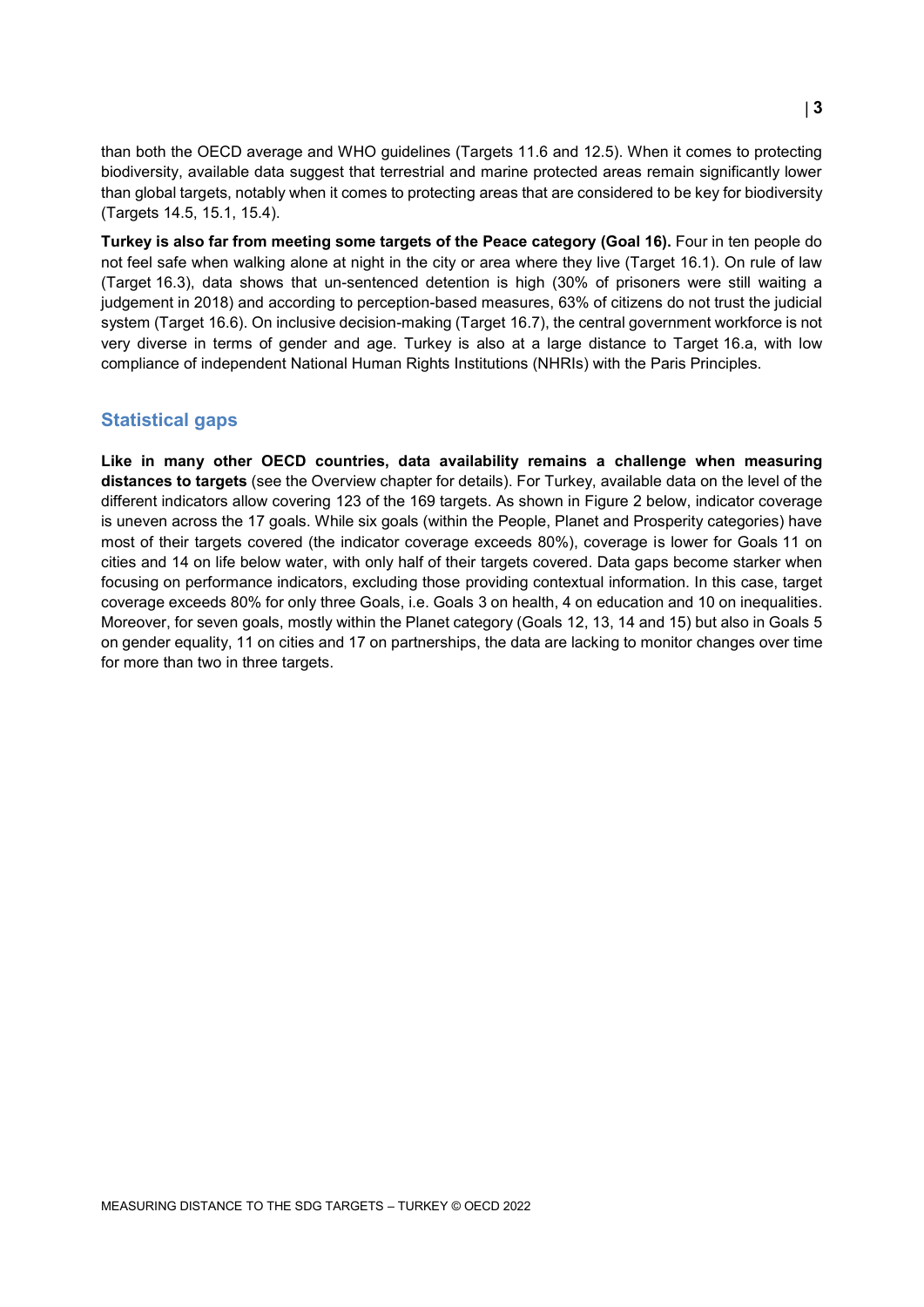

### <span id="page-3-1"></span>**Figure 2. Turkey's share of the 2030 Agenda's targets covered by at least one indicator, by goal**

Note: The figure represents Turkey's share of targets covered by at least one indicator for each SDG. Numbers from 1 to 17 stand for the goals: 1 No poverty, 2 Zero hunger, 3 Good health and well-being, 4 Quality education, 5 Gender equality, 6 Clean water and sanitation, 7 Affordable and clean energy, 8 Decent work and economic growth, 9 Industry, innovation and infrastructure, 10 Reduced inequalities, 11 Sustainable cities and communities, 12 Responsible consumption and production, 13 Climate action, 14 Life below water, 15 Life on land, 16 Peace, justice and strong institutions and 17 Partnerships for the goals. These goals are grouped under five broad themes (the "5Ps"): People, Planet, Prosperity, Peace and Partnership. Beyond data availability, other statistical gaps such as timeliness or granularity also need to be considered. For instance, given the lag in available data, the effects of the pandemic on current distance and trajectories may not be reflected in the estimates. Source: All data is taken and adapted from UNDESA (2021), *SDG Global Database*,<https://unstats.un.org/sdgs/unsdg> and OECD (2021), *OECD.Stat,* <https://stats.oecd.org/> (accessed on 29 October 2021).

# **Detailed information**

While some SDG Targets are, on average, close to being met, performance is very uneven across the 17 Goals of the 2030 Agenda for Sustainable Development. [Table](#page-3-0) 1 presents an overview of Turkey's progress towards targets based on available data for each of the 17 Goals. It shows that distances to Targets and trends over time differ significantly even when considering a specific goal.

| Goal           | Target | Short Label                      | Distance to<br>Target (s.u.) | <b>Trend Assessment</b>                                              | OECD Average<br>distance (s.u.) | <b>OECD Trend Assessment</b>                        |
|----------------|--------|----------------------------------|------------------------------|----------------------------------------------------------------------|---------------------------------|-----------------------------------------------------|
|                |        |                                  |                              |                                                                      |                                 |                                                     |
|                | 1.1    | Extreme poverty                  | 0.00                         | Target is achieved or on<br>track to being achieved                  | 0.00                            | Target is achieved or on<br>track to being achieved |
|                | 1.2    | Poverty in all its<br>dimensions | 2.96                         | Progress has been made,<br>but is insufficient to meet the<br>target | 1.41                            | No progress or moving away<br>from the SDG target   |
|                | 1.3    | Social protection<br>coverage    | 2.14                         | No progress or moving away<br>from the SDG target                    | 0.80                            | No progress or moving away<br>from the SDG target   |
|                | 1.4    | Access to basic services         | 0.00                         | Target is achieved or on<br>track to being achieved                  | 0.00                            | Target is achieved or on<br>track to being achieved |
|                | 1.5    | Resilience to shocks             | 0.91                         | n.a.                                                                 | 1.00                            | n.a.                                                |
| $\mathfrak{p}$ | 2.1    | Hunger                           | 0.00                         | Target is achieved or on<br>track to being achieved                  | 0.28                            | No progress or moving away<br>from the SDG target   |
| $\overline{2}$ | 2.2    | <b>Malnutrition</b>              | 3.36                         | n.a.                                                                 | 2.46                            | No progress or moving away<br>from the SDG target   |

#### <span id="page-3-0"></span>**Table 1. Turkey distances to targets and recent trends**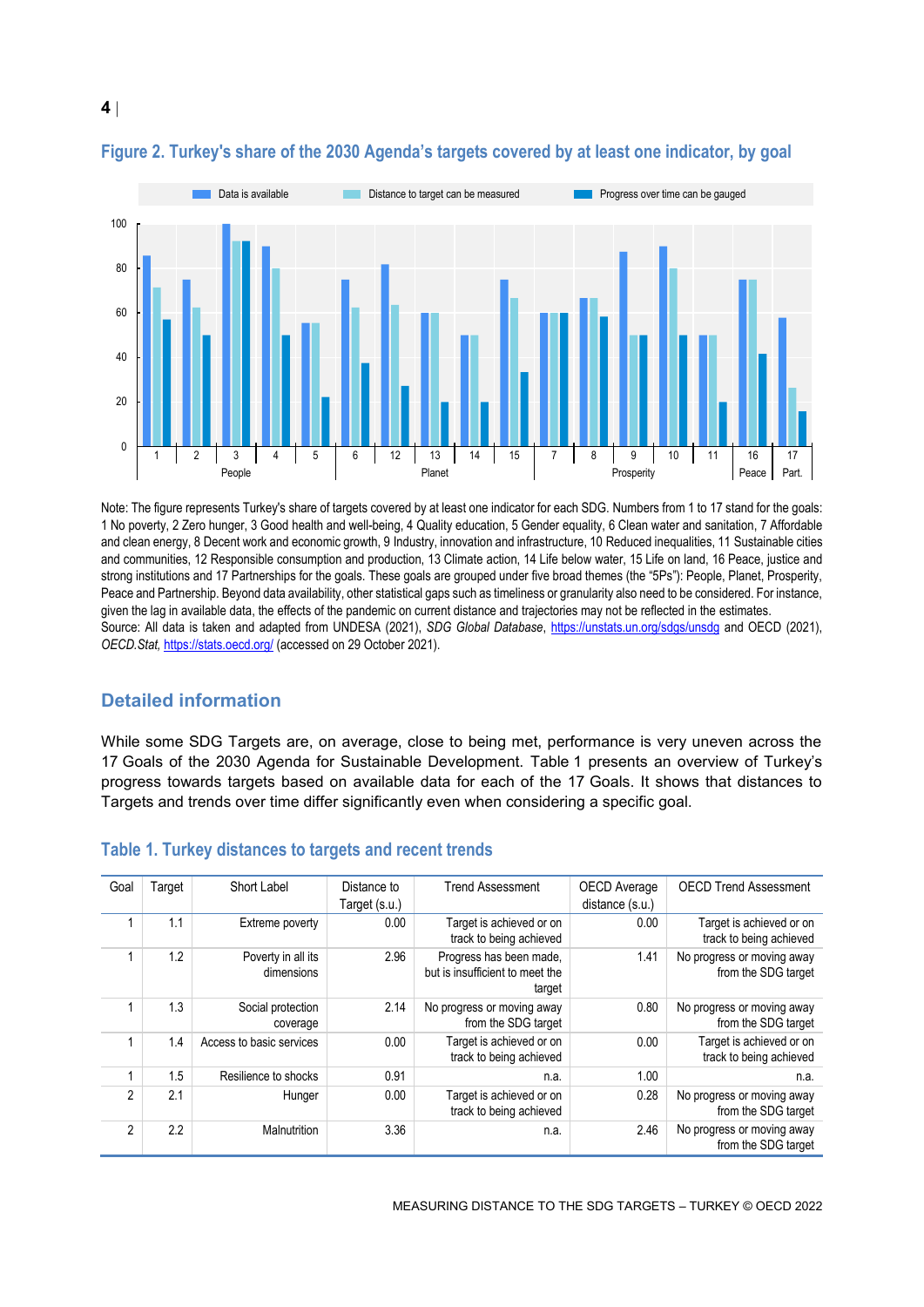| Goal           | Target | Short Label                           | Distance to   | <b>Trend Assessment</b>                                              | OECD Average    | <b>OECD Trend Assessment</b>                                         |
|----------------|--------|---------------------------------------|---------------|----------------------------------------------------------------------|-----------------|----------------------------------------------------------------------|
|                |        |                                       | Target (s.u.) |                                                                      | distance (s.u.) |                                                                      |
| $\sqrt{2}$     | 2.4    | Sustainable production                | 0.58          | No progress or moving away<br>from the SDG target                    | 1.34            | No progress or moving away<br>from the SDG target                    |
| $\overline{2}$ | 2.5    | Diversity of seeds and<br>livestocks* | 1.90          | No progress or moving away<br>from the SDG target                    | 3.59            | No progress or moving away<br>from the SDG target                    |
| $\overline{2}$ | 2.c    | Food prices anomalies                 | 0.16          | Target is achieved or on<br>track to being achieved                  | 0.00            | Target is achieved or on<br>track to being achieved                  |
| 3              | 3.1    | Maternal mortality                    | 0.00          | Target is achieved or on<br>track to being achieved                  | 0.00            | Target is achieved or on<br>track to being achieved                  |
| 3              | 3.2    | Death of newborns and<br>children     | 0.00          | Target is achieved or on<br>track to being achieved                  | 0.00            | Target is achieved or on<br>track to being achieved                  |
| 3              | 3.3    | Communicable diseases                 | 0.32          | Progress has been made,<br>but is insufficient to meet the<br>target | 0.56            | Progress has been made,<br>but is insufficient to meet the<br>target |
| 3              | 3.4    | Premature mortality                   | 1.09          | No progress or moving away<br>from the SDG target                    | 1.26            | Progress has been made,<br>but is insufficient to meet the<br>target |
| 3              | 3.5    | Prevention of Substance<br>abuse      | 0.21          | Target is achieved or on<br>track to being achieved                  | 0.63            | Progress has been made,<br>but is insufficient to meet the<br>target |
| 3              | 3.6    | Road traffic accidents*               | 0.96          | No progress or moving away<br>from the SDG target                    | 0.78            | Progress has been made,<br>but is insufficient to meet the<br>target |
| 3              | 3.7    | Access to sexual health-<br>care      | 0.90          | Progress has been made,<br>but is insufficient to meet the<br>target | 0.58            | Progress has been made,<br>but is insufficient to meet the<br>target |
| 3              | 3.8    | Health coverage                       | 2.11          | Progress has been made,<br>but is insufficient to meet the<br>target | 1.79            | Progress has been made,<br>but is insufficient to meet the<br>target |
| $\sqrt{3}$     | 3.9    | Deaths and illness from<br>pollution  | 1.02          | No progress or moving away<br>from the SDG target                    | 0.55            | No progress or moving away<br>from the SDG target                    |
| 3              | 3.a    | Tobacco consumption                   | 4.03          | No progress or moving away<br>from the SDG target                    | 2.65            | Progress has been made,<br>but is insufficient to meet the<br>target |
| 3              | 3.b    | Vaccination                           | 0.03          | Target is achieved or on<br>track to being achieved                  | 0.37            | Target is achieved or on<br>track to being achieved                  |
| 3              | 3.d    | Health emergency<br>preparedness      | 0.73          | Progress has been made,<br>but is insufficient to meet the<br>target | 1.19            | Target is achieved or on<br>track to being achieved                  |
| 4              | 4.1    | Primary and secondary<br>education    | 2.24          | No progress or moving away<br>from the SDG target                    | 1.17            | No progress or moving away<br>from the SDG target                    |
| 4              | 4.2    | Pre-primary education                 | 3.29          | Progress has been made,<br>but is insufficient to meet the<br>target | 0.24            | Target is achieved or on<br>track to being achieved                  |
| 4              | 4.3    | Lifelong learning                     | 3.34          | No progress or moving away<br>from the SDG target                    | 1.25            | No progress or moving away<br>from the SDG target                    |
| 4              | 4.4    | Skills for employment                 | 2.40          | Progress has been made,<br>but is insufficient to meet the<br>target | 1.23            | No progress or moving away<br>from the SDG target                    |
| 4              | 4.5    | Disparities in education              | 2.89          | No progress or moving away<br>from the SDG target                    | 1.49            | No progress or moving away<br>from the SDG target                    |
| 4              | 4.6    | Adults' literacy and<br>numeracy      | 3.85          | n.a.                                                                 | 1.57            | n.a.                                                                 |
| 4              | 4.7    | Skills for sustainable<br>development | 0.46          | n.a.                                                                 | 1.04            | n.a.                                                                 |
| 4              | 4.c    | Qualification of teachers             | 0.80          | n.a.                                                                 | 0.60            | n.a.                                                                 |
| 5              | 5.2    | Violence against women                | 3.81          | n.a.                                                                 | 0.89            | n.a.                                                                 |
| 5              | 5.3    | Harmful practices                     | 2.31          | n.a.                                                                 | 1.37            | n.a.                                                                 |
|                |        |                                       |               |                                                                      |                 |                                                                      |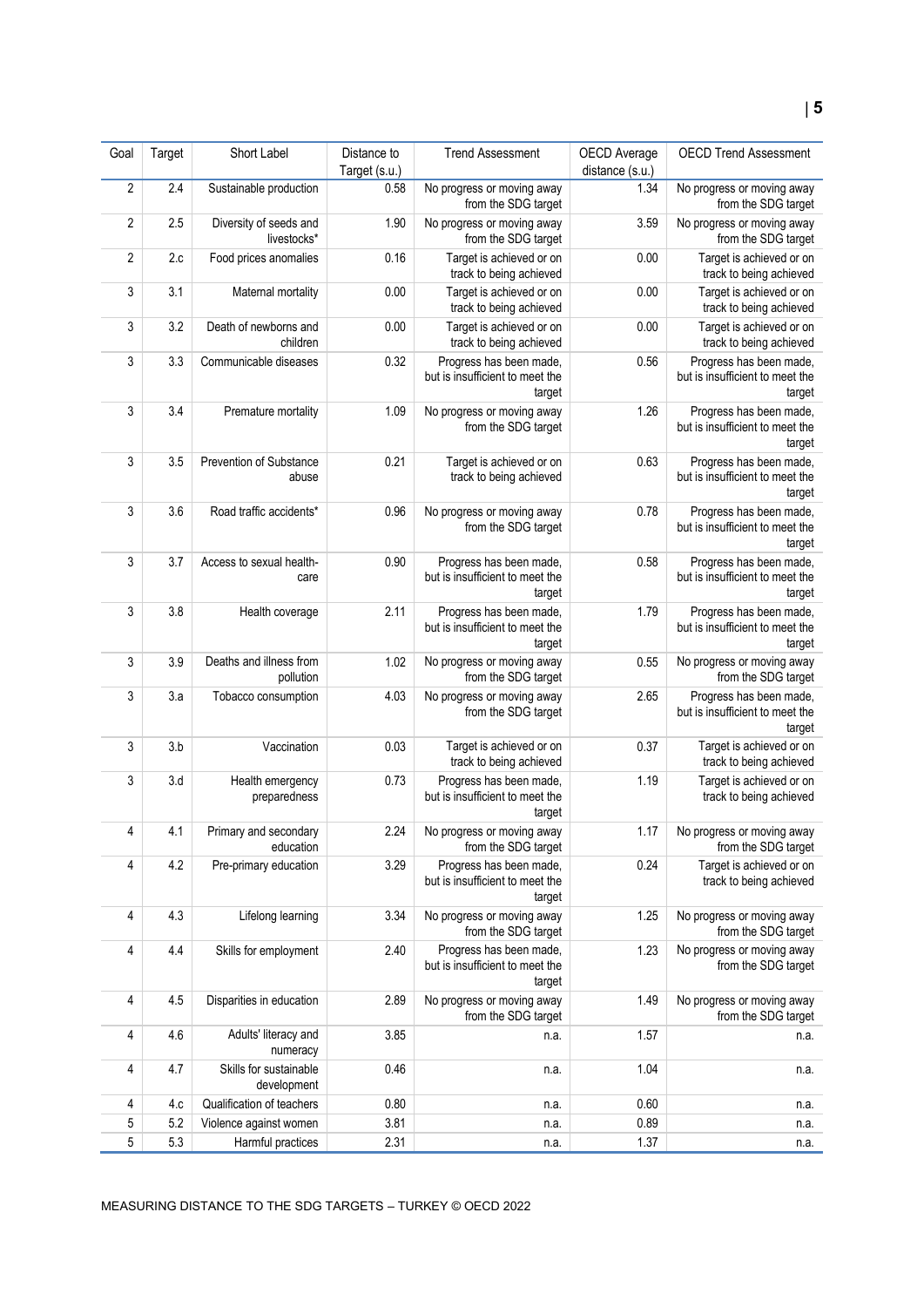| Goal | Target | Short Label                      | Distance to<br>Target (s.u.) | <b>Trend Assessment</b>                                              | OECD Average<br>distance (s.u.) | <b>OECD Trend Assessment</b>                                         |
|------|--------|----------------------------------|------------------------------|----------------------------------------------------------------------|---------------------------------|----------------------------------------------------------------------|
| 5    | 5.4    | Unpaid care and<br>domestic work | 3.38                         | n.a.                                                                 | 1.79                            | n.a.                                                                 |
| 5    | 5.5    | Women's participation            | 3.69                         | No progress or moving away<br>from the SDG target                    | 1.89                            | Progress has been made,<br>but is insufficient to meet the<br>target |
| 5    | 5.b    | Women's empowerment              | 1.82                         | Progress has been made,<br>but is insufficient to meet the<br>target | 0.53                            | Target is achieved or on<br>track to being achieved                  |
| 6    | 6.2    | Waste water treatment            | 0.52                         | Progress has been made,<br>but is insufficient to meet the<br>target | 0.35                            | Progress has been made,<br>but is insufficient to meet the<br>target |
| 6    | 6.3    | Water quality                    | 1.15                         | Progress has been made,<br>but is insufficient to meet the<br>target | 0.68                            | Target is achieved or on<br>track to being achieved                  |
| 6    | 6.4    | Water-use efficiency             | 1.39                         | No progress or moving away<br>from the SDG target                    | 0.54                            | Progress has been made,<br>but is insufficient to meet the<br>target |
| 6    | 6.5    | Water resources<br>management    | 1.59                         | n.a.                                                                 | 0.98                            | n.a.                                                                 |
| 6    | 6.6    | Water-related<br>ecosystems*     | 1.60                         | n.a.                                                                 | 2.18                            | n.a.                                                                 |
| 7    | 7.1    | Access to energy                 | 0.00                         | Target is achieved or on<br>track to being achieved                  | 0.00                            | Target is achieved or on<br>track to being achieved                  |
| 7    | 7.2    | Clean energy                     | 0.97                         | Progress has been made,<br>but is insufficient to meet the<br>target | 0.62                            | Progress has been made,<br>but is insufficient to meet the<br>target |
| 7    | 7.3    | Energy efficiency                | 0.43                         | Progress has been made,<br>but is insufficient to meet the<br>target | 0.98                            | Progress has been made,<br>but is insufficient to meet the<br>target |
| 8    | 8.1    | GDP growth                       | 0.49                         | Progress has been made,<br>but is insufficient to meet the<br>target | 1.89                            | No progress or moving away<br>from the SDG target                    |
| 8    | 8.2    | Productivity                     | 0.77                         | Progress has been made,<br>but is insufficient to meet the<br>target | 1.77                            | No progress or moving away<br>from the SDG target                    |
| 8    | 8.4    | Material footprint               | 1.49                         | Progress has been made,<br>but is insufficient to meet the<br>target | 0.82                            | Progress has been made,<br>but is insufficient to meet the<br>target |
| 8    | 8.5    | Employment                       | 2.22                         | No progress or moving away<br>from the SDG target                    | 0.97                            | No progress or moving away<br>from the SDG target                    |
| 8    | 8.6    | <b>NEET</b>                      | 4.58                         | Progress has been made,<br>but is insufficient to meet the<br>target | 1.69                            | No progress or moving away<br>from the SDG target                    |
| 8    | 8.8    | Labour rights                    | 3.38                         | Progress has been made,<br>but is insufficient to meet the<br>target | 0.80                            | Progress has been made,<br>but is insufficient to meet the<br>target |
| 8    | 8.10   | Financial institutions           | 1.73                         | No progress or moving away<br>from the SDG target                    | 0.45                            | Target is achieved or on<br>track to being achieved                  |
| 8    | 8.b    | Strategy for youth<br>employment | 1.90                         | n.a.                                                                 | 0.45                            | n.a.                                                                 |
| 9    | 9.2    | Sustainable industry             | 1.17                         | Progress has been made,<br>but is insufficient to meet the<br>target | 0.95                            | No progress or moving away<br>from the SDG target                    |
| 9    | 9.4    | Environmental impact             | 1.60                         | Progress has been made,<br>but is insufficient to meet the<br>target | 0.87                            | Progress has been made,<br>but is insufficient to meet the<br>target |
| 9    | 9.5    | Research and<br>development      | 2.36                         | Progress has been made,<br>but is insufficient to meet the           | 1.06                            | Progress has been made,<br>but is insufficient to meet the           |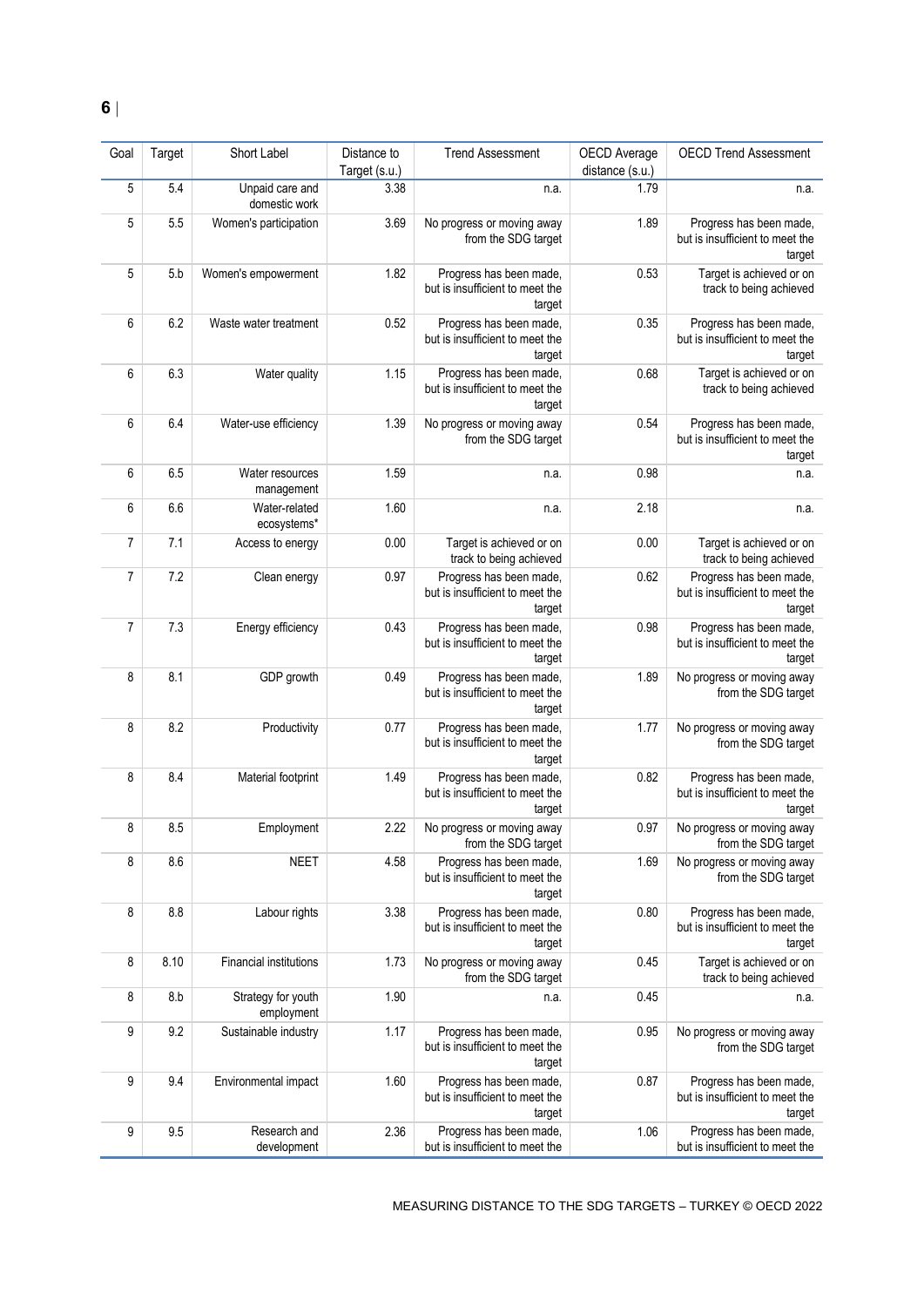# **7**

| Goal | Target | Short Label                           | Distance to<br>Target (s.u.) | <b>Trend Assessment</b>                                              | OECD Average<br>distance (s.u.) | <b>OECD Trend Assessment</b>                                         |
|------|--------|---------------------------------------|------------------------------|----------------------------------------------------------------------|---------------------------------|----------------------------------------------------------------------|
|      |        |                                       |                              | target                                                               |                                 | target                                                               |
| 9    | 9.c    | ICT                                   | 1.14                         | Progress has been made,<br>but is insufficient to meet the<br>target | 0.36                            | Progress has been made,<br>but is insufficient to meet the<br>target |
| 10   | 10.1   | Income distribution                   | 1.72                         | n.a.                                                                 | 1.23                            | No progress or moving away<br>from the SDG target                    |
| 10   | 10.2   | Social inclusion                      | 2.41                         | Progress has been made,<br>but is insufficient to meet the<br>target | 1.54                            | No progress or moving away<br>from the SDG target                    |
| 10   | 10.3   | Inequalities of outcome               | 1.79                         | No progress or moving away<br>from the SDG target                    | 1.27                            | Progress has been made,<br>but is insufficient to meet the<br>target |
| 10   | 10.4   | Redistribution                        | 2.94                         | Progress has been made,<br>but is insufficient to meet the<br>target | 1.12                            | No progress or moving away<br>from the SDG target                    |
| 10   | 10.5   | <b>Financial markets</b>              | 0.76                         | No progress or moving away<br>from the SDG target                    | 0.90                            | No progress or moving away<br>from the SDG target                    |
| 10   | 10.7   | Migration                             | 1.76                         | n.a.                                                                 | 0.69                            | n.a.                                                                 |
| 10   | 10.a   | Tariff-lines                          | 2.60                         | Progress has been made,<br>but is insufficient to meet the<br>target | 0.93                            | Progress has been made,<br>but is insufficient to meet the<br>target |
| 10   | 10.c   | Remittances                           | 3.96                         | n.a.                                                                 | 2.21                            | n.a.                                                                 |
| 11   | 11.3   | Urbanization                          | 0.30                         | n.a.                                                                 | 1.19                            | Progress has been made,<br>but is insufficient to meet the<br>target |
| 11   | 11.5   | Impact of disasters                   | 0.51                         | n.a.                                                                 | 1.19                            | n.a.                                                                 |
| 11   | 11.6   | Environmental impact of<br>cities     | 2.61                         | No progress or moving away<br>from the SDG target                    | 0.49                            | Progress has been made,<br>but is insufficient to meet the<br>target |
| 11   | 11.a   | Urban policies                        | $0.00\,$                     | n.a.                                                                 | 0.23                            | n.a.                                                                 |
| 11   | 11.b   | <b>Disaster Risk Reduction</b>        | 1.31                         | n.a.                                                                 | 0.81                            | n.a.                                                                 |
| 12   | 12.1   | Sustainable cons. and<br>prod.        | 0.00                         | n.a.                                                                 | 0.00                            | n.a.                                                                 |
| 12   | 12.2   | Efficient use of natural<br>resources | 1.39                         | No progress or moving away<br>from the SDG target                    | 0.87                            | Progress has been made,<br>but is insufficient to meet the<br>target |
| 12   | 12.3   | Food waste                            | 1.86                         | n.a.                                                                 | 1.36                            | n.a.                                                                 |
| 12   | 12.4   | Chemical and<br>hazardous waste*      | 0.84                         | n.a                                                                  | 1.02                            | n.a.                                                                 |
| 12   | 12.5   | Waste generation                      | 1.94                         | No progress or moving away<br>from the SDG target                    | 0.66                            | Progress has been made,<br>but is insufficient to meet the<br>target |
| 12   | 12.8   | Education for<br>sustainability       | 0.46                         | n.a.                                                                 | 1.04                            | n.a.                                                                 |
| 12   | 12.b   | Tourism sustainability                | 2.38                         | No progress or moving away<br>from the SDG target                    | 1.87                            | No progress or moving away<br>from the SDG target                    |
| 13   | 13.1   | Resilience to climate<br>events       | 0.92                         | n.a.                                                                 | 0.73                            | n.a.                                                                 |
| 13   | 13.2   | Greenhouse gas<br>emissions           | 0.65                         | No progress or moving away<br>from the SDG target                    | 1.15                            | Progress has been made,<br>but is insufficient to meet the<br>target |
| 13   | 13.3   | Education for<br>sustainability       | 0.46                         | n.a.                                                                 | 1.04                            | n.a.                                                                 |
| 14   | 14.1   | Marine pollution**                    | 0.94                         | Target is achieved or on<br>track to being achieved                  | 1.84                            | Progress has been made,<br>but is insufficient to meet the<br>target |
| 14   | 14.4   | Overfishing and IUU                   | 3.84                         | n.a.                                                                 | 1.78                            | n.a.                                                                 |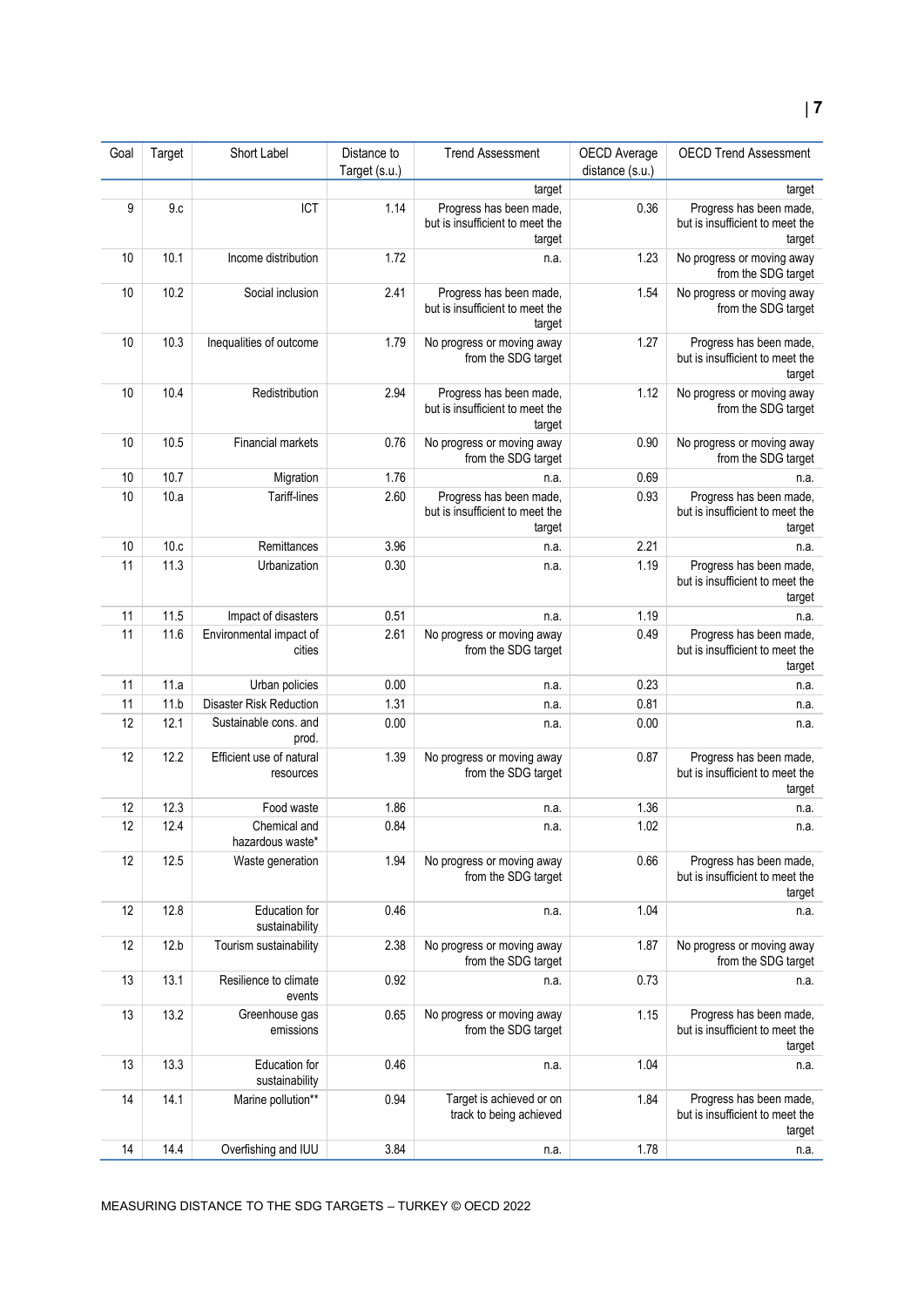| Goal | Target | Short Label                                    | Distance to<br>Target (s.u.) | <b>Trend Assessment</b>                                              | OECD Average<br>distance (s.u.) | <b>OECD Trend Assessment</b>                                         |
|------|--------|------------------------------------------------|------------------------------|----------------------------------------------------------------------|---------------------------------|----------------------------------------------------------------------|
|      |        | fishing*                                       |                              |                                                                      |                                 |                                                                      |
| 14   | 14.5   | Protected marine areas*                        | 2.04                         | Progress has been made,<br>but is insufficient to meet the<br>target | 0.38                            | Progress has been made,<br>but is insufficient to meet the<br>target |
| 14   | 14.6   | Harmful subsidies to<br>fisheries*             | 3.06                         | n.a.                                                                 | 0.36                            | n.a.                                                                 |
| 14   | 14.b   | Small-scale fisheries                          | 0.00                         | n.a.                                                                 | 1.64                            | n.a.                                                                 |
| 15   | 15.1   | Ecosystem protection*                          | 3.50                         | Progress has been made,<br>but is insufficient to meet the<br>target | 0.74                            | Progress has been made,<br>but is insufficient to meet the<br>target |
| 15   | 15.2   | Sustainable use of<br>forest*                  | 0.04                         | Target is achieved or on<br>track to being achieved                  | 0.60                            | Target is achieved or on<br>track to being achieved                  |
| 15   | 15.3   | Desertification                                | 0.82                         | n.a.                                                                 | 1.04                            | n.a.                                                                 |
| 15   | 15.4   | Mountain ecosystems                            | 1.94                         | Progress has been made,<br>but is insufficient to meet the<br>target | 0.73                            | Progress has been made,<br>but is insufficient to meet the<br>target |
| 15   | 15.5   | Threatened species*                            | 1.23                         | No progress or moving away<br>from the SDG target                    | 1.20                            | No progress or moving away<br>from the SDG target                    |
| 15   | 15.6   | Benefits from genetic<br>resources             | 1.62                         | n.a.                                                                 | 0.78                            | n.a.                                                                 |
| 15   | 15.8   | Invasive alien species*                        | 0.00                         | n.a.                                                                 | 0.30                            | n.a.                                                                 |
| 15   | 15.9   | National and local<br>planning*                | 0.32                         | n.a.                                                                 | 0.54                            | n.a.                                                                 |
| 16   | 16.1   | Violence and related<br>deaths                 | 1.58                         | Progress has been made,<br>but is insufficient to meet the<br>target | 0.66                            | Progress has been made,<br>but is insufficient to meet the<br>target |
| 16   | 16.2   | Violence against<br>children                   | 0.05                         | Progress has been made,<br>but is insufficient to meet the<br>target | 0.65                            | No progress or moving away<br>from the SDG target                    |
| 16   | 16.3   | Rule of law                                    | 3.35                         | No progress or moving away<br>from the SDG target                    | 2.33                            | No progress or moving away<br>from the SDG target                    |
| 16   | 16.5   | Corruption and bribery                         | 0.00                         | n.a.                                                                 | 0.17                            | n.a.                                                                 |
| 16   | 16.6   | Accountable institutions                       | 3.29                         | No progress or moving away<br>from the SDG target                    | 2.26                            | Progress has been made,<br>but is insufficient to meet the<br>target |
| 16   | 16.7   | Inclusive decision-<br>making                  | 3.22                         | n.a.                                                                 | 1.85                            | n.a.                                                                 |
| 16   | 16.9   | Legal identity for all                         | 0.00                         | n.a.                                                                 | 0.00                            | n.a.                                                                 |
| 16   | 16.10  | Access to information                          | 0.00                         | n.a.                                                                 | 0.00                            | n.a.                                                                 |
| 16   | 16.a   | National institutions                          | 2.30                         | No progress or moving away<br>from the SDG target                    | 0.54                            | Target is achieved or on<br>track to being achieved                  |
| 17   | 17.2   | Official Development<br>Assistance             | 0.00                         | Target is achieved or on<br>track to being achieved                  | 0.94                            | Progress has been made,<br>but is insufficient to meet the<br>target |
| 17   | 17.10  | Multilateral trading<br>system                 | 1.63                         | No progress or moving away<br>from the SDG target                    | 0.45                            | Target is achieved or on<br>track to being achieved                  |
| 17   | 17.12  | Market access for least<br>developed countries | 2.48                         | No progress or moving away<br>from the SDG target                    | 0.72                            | No progress or moving away<br>from the SDG target                    |
| 17   | 17.18  | Statistical capacity                           | 0.00                         | n.a.                                                                 | 0.09                            | n.a.                                                                 |
| 17   | 17.19  | Statistical capacity-<br>building              | 0.00                         | n.a.                                                                 | 0.11                            | n.a.                                                                 |

Note: \* refers to targets with a 2020 deadline. \*\* refers to targets with a 2025 deadline. The OECD average is measured as the simple average across OECD countries with available data.

Source: All data is taken and adapted from UNDESA (2021), *SDG Global Database*,<https://unstats.un.org/sdgs/unsdg> and OECD (2021), *OECD.Stat,* <https://stats.oecd.org/> (accessed on 29 October 2021).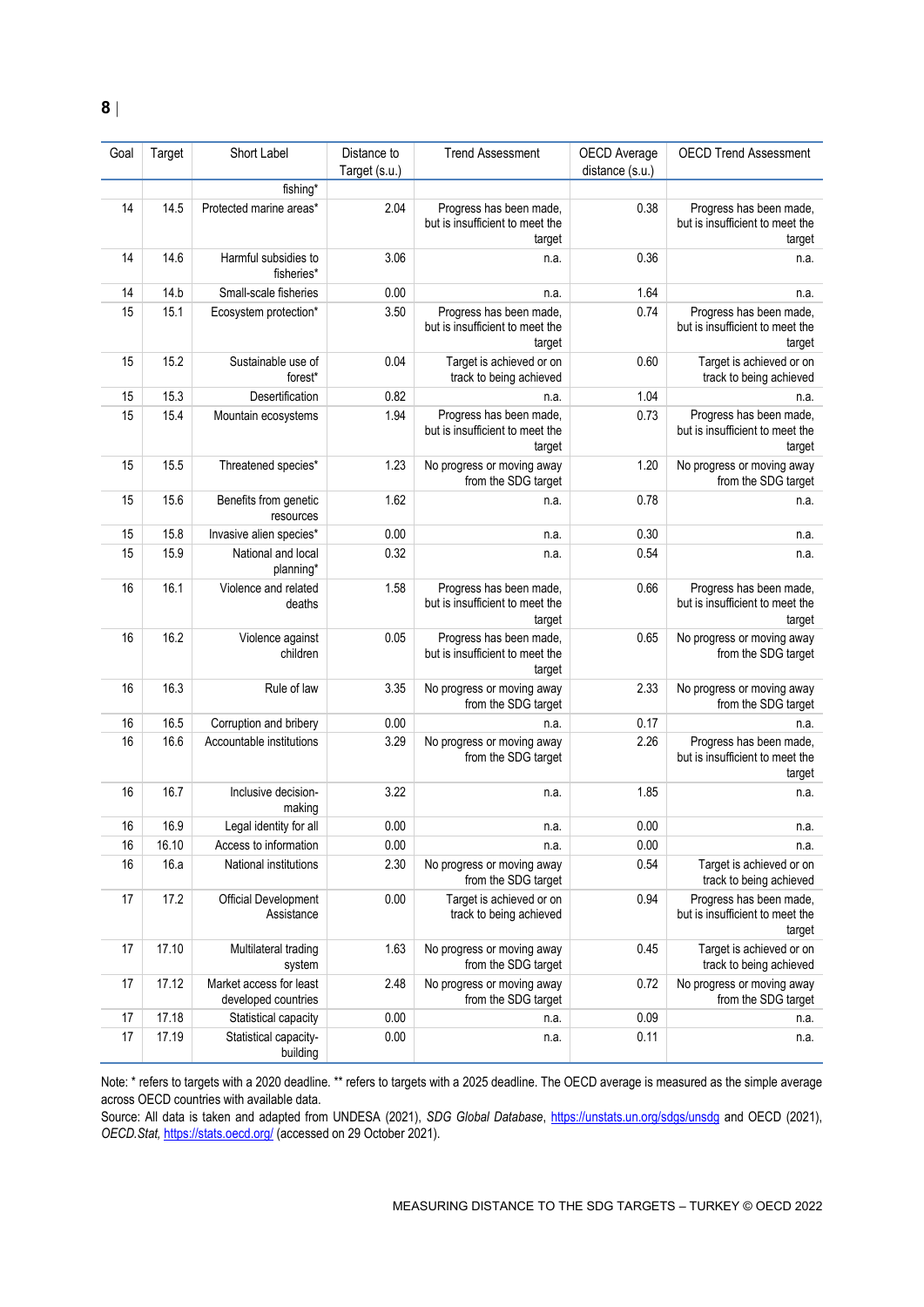# <span id="page-8-0"></span>**How to read this country profile**

The OECD report *The Short and Winding Road to 2030: Measuring Distance to the SDG Targets* evaluates the distance that OECD countries need to travel to meet SDG targets for which data are currently available. It also looks at whether countries have been moving towards or away from these targets, and how likely they are to meet their commitments by 2030, based on an analysis of recent trends and the observed volatility in the different indicators.

As most authors and international organisations, this report adopts a rather simple geometric growth model for assessing the direction and pace of recent changes in the context of the SDGs. Yet, instead of making direct estimates of the value of the indicator by 2030, it models the likelihood of achieving a specific level using Monte Carlo simulations.

While the report provides an overview of where OECD countries, taken as a whole, currently stand, country profiles provide details of the performance and data availability of individual OECD countries.

# *How to read the OECD SDG Wheel?*

Progress on SDGs requires a granular understanding of countries' strengths and weaknesses based on the consideration of the 169 targets of the 2030 Agenda. [Figure](#page-0-0) 1 shows both **current achievements** (in the inner circle; the longer the bar, the smaller the distance remaining to be travelled) **as well as whether OECD countries are on track** (or are at least making progress) to meet their commitments by 2030 (in the outer circle).

The length of each bar shows current level of achievement on each target. As detailed in the Methodological Annex, countries' distance to target is measured as the "standardised difference" between a country's current position and the target end-value. For each indicator, the standardised measurement unit (s.u.) is the standard deviation observed among OECD countries in the reference year (i.e. the year closest to 2015). Therefore, the longer the bar, the shorter the distance still to be travelled to reach the target by 2030. The colours of the bars applied to the various targets refer to the goals they pertain to.

The outer ring shows how OECD countries are performing over time and how likely they are to meet the different targets by 2030 based on the observed trends of the various indicators. It uses stoplight colours to classify the progress towards the target:

- green is used to indicate those countries that (based on the change in the different indicators over a recent period) should meet the target in 2030 just by maintaining their current pace of progress (i.e. more than 75% of (randomised) projections meet the target);
- yellow for those countries whose current pace of progress is insufficient to meet the target by 2030 (i.e. less than 75% of randomised projections meet the target, while the correlation coefficient between the indicator and the year is high and statistically significant, implying that a significant trend could be detected); and
- red for those countries whose recent changes have been stagnating or moving them further away from the target (i.e. less than 75% of randomised projections meet the target and the correlation coefficient between the indicator and the year is low or statistically insignificant, implying that no statistical trend could be identified).

# *How to read the Strength and Challenges sections?*

With the aim of helping its member countries in navigating the 2030 Agenda and in setting their own priorities for action, this report relies on a unique methodology for measuring the distance that OECD countries have to travel to achieve SDG targets. The identification of the main strengths and challenges proposed in this report relies on current performances only: